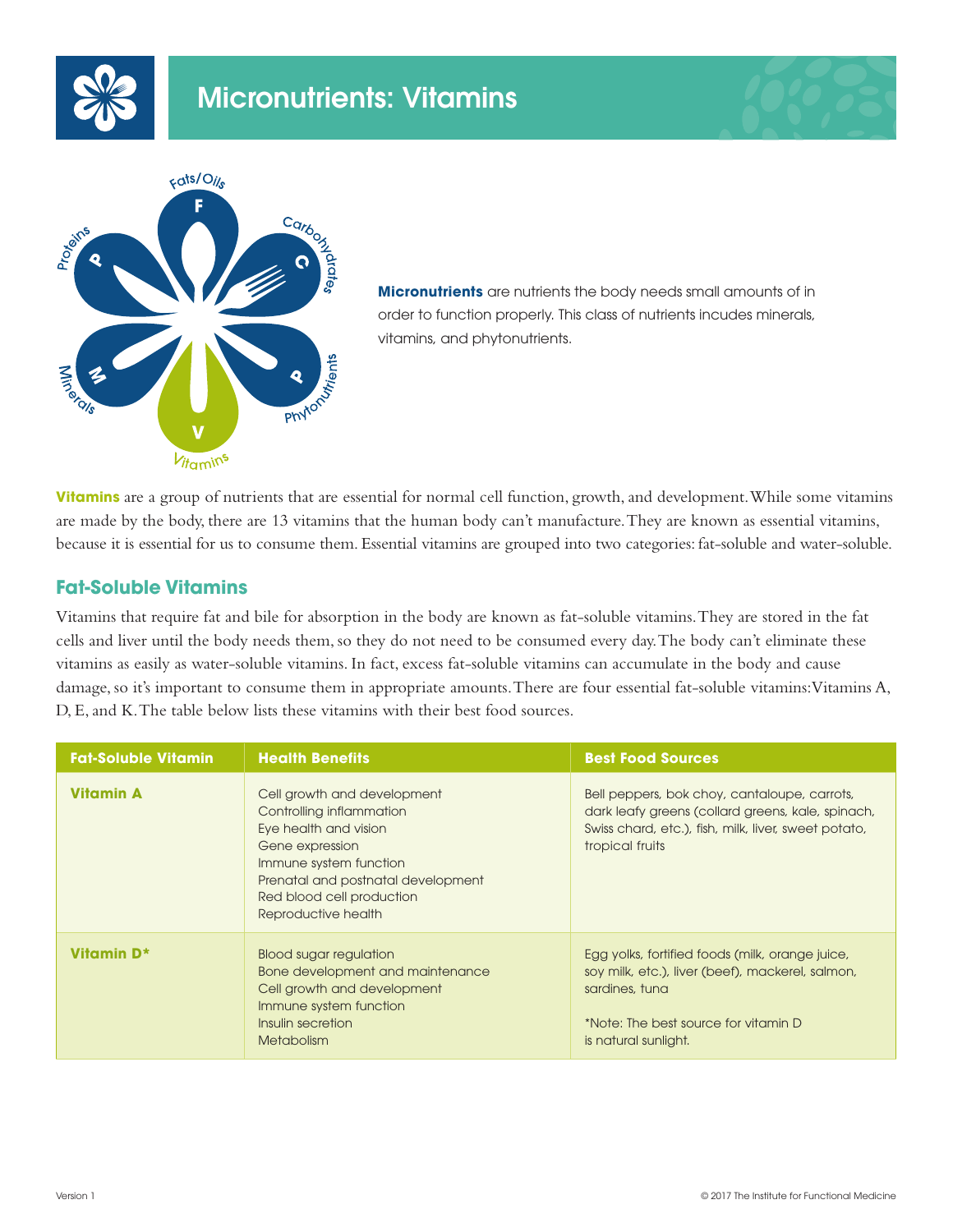## **Fat-Soluble Vitamins** *(cont.)*

| <b>Fat-Soluble Vitamin</b> | <b>Health Benefits</b>                                                                                                                                    | <b>Best Food Sources</b>                                                                                                                                                                                  |
|----------------------------|-----------------------------------------------------------------------------------------------------------------------------------------------------------|-----------------------------------------------------------------------------------------------------------------------------------------------------------------------------------------------------------|
| <b>Vitamin E</b>           | Antioxidant protection<br>Cognition and brain health<br>Eye health and vision<br>Immune system function                                                   | Almonds, asparagus, avocado, dark leafy<br>greens (beet greens, mustard greens, spinach,<br>Swiss chard, turnip greens, etc.) sunflower seeds                                                             |
| <b>Vitamin K</b>           | <b>Blood clotting</b><br>Bone development and maintenance<br>Cardiovascular health<br>Cellular function<br>Soft tissue integrity (prevents calcification) | Asparagus, broccoli, bok choy, Brussels sprouts,<br>cabbage, cauliflower, dark leafy greens (beet<br>greens, collard greens, kale, mustard greens,<br>spinach, Swiss chard, turnip greens, etc.), parsley |

## **Water-Soluble Vitamins**

Vitamins that can dissolve in water are known as water-soluble vitamins. They are used by the body right away and are not stored in tissues. Essential water-soluble vitamins must be consumed daily. Any water-soluble vitamins that the body doesn't need are eliminated through the urine.

| <b>Water-Soluble Vitamin</b>      | <b>Health Benefits</b>                                                                                                                                                                                                  | <b>Best Food Sources</b>                                                                                                                                                                  |
|-----------------------------------|-------------------------------------------------------------------------------------------------------------------------------------------------------------------------------------------------------------------------|-------------------------------------------------------------------------------------------------------------------------------------------------------------------------------------------|
| <b>Biotin</b>                     | <b>Blood sugar balance</b><br>Prenatal development<br>Skin, hair, and nail health                                                                                                                                       | Almonds, carrots, eggs, liver, oats, onions,<br>peanuts, salmon, sweet potato, tomatoes,<br>whole-grain cereals, walnuts                                                                  |
| <b>Pantothenic Acid</b>           | Cardiovascular health<br><b>Energy production</b><br>Fat metabolism<br>Skin health/wound healing                                                                                                                        | Avocado, broccoli, chicken, fish, lentils,<br>mushrooms (crimini, shiitake), organ meats<br>(liver, kidney), peas, shellfish, sweet potato,<br>turkey, yogurt; found in most other foods  |
| <b>Vitamin B1</b><br>(Thiamin)    | Antioxidant protection/cancer prevention<br>Cardiovascular health<br>Cognition and brain health<br><b>Energy production</b><br>Metabolism<br>Nervous system support                                                     | Barley, beans (black, lima, navy, pinto, etc.),<br>lentils, oats, peas, sunflower seeds                                                                                                   |
| <b>Vitamin B2</b><br>(Roboflavin) | Antioxidant protection<br>Cardiovascular health<br><b>Energy production</b><br>Metabolism<br>Migraine prevention<br>Red blood cell production                                                                           | Almonds, asparagus, beef, broccoli, cheese,<br>chicken, dark leafy greens (beet greens,<br>spinach, etc.), eggs, halibut, milk, mushrooms<br>(crimini), salmon, soybeans, spinach, yogurt |
| <b>Vitamin B3</b><br>(Niacin)     | Antioxidant protection<br>Energy production                                                                                                                                                                             | Beef, chicken, lamb, rice (brown), salmon,<br>sardines, shrimp, tuna, turkey                                                                                                              |
| <b>Vitamin B6</b><br>(Pyridoxine) | Brain and nervous system health<br>Cardiovascular support<br>Controlling inflammation<br>Hormone function<br>Immune system function<br>Liver function<br><b>Metabolism</b><br>Mood balance<br>Red blood cell production | Banana, beef, chicken, potatoes, salmon,<br>spinach, sunflower seeds, sweet potato,<br>tuna, turkey                                                                                       |